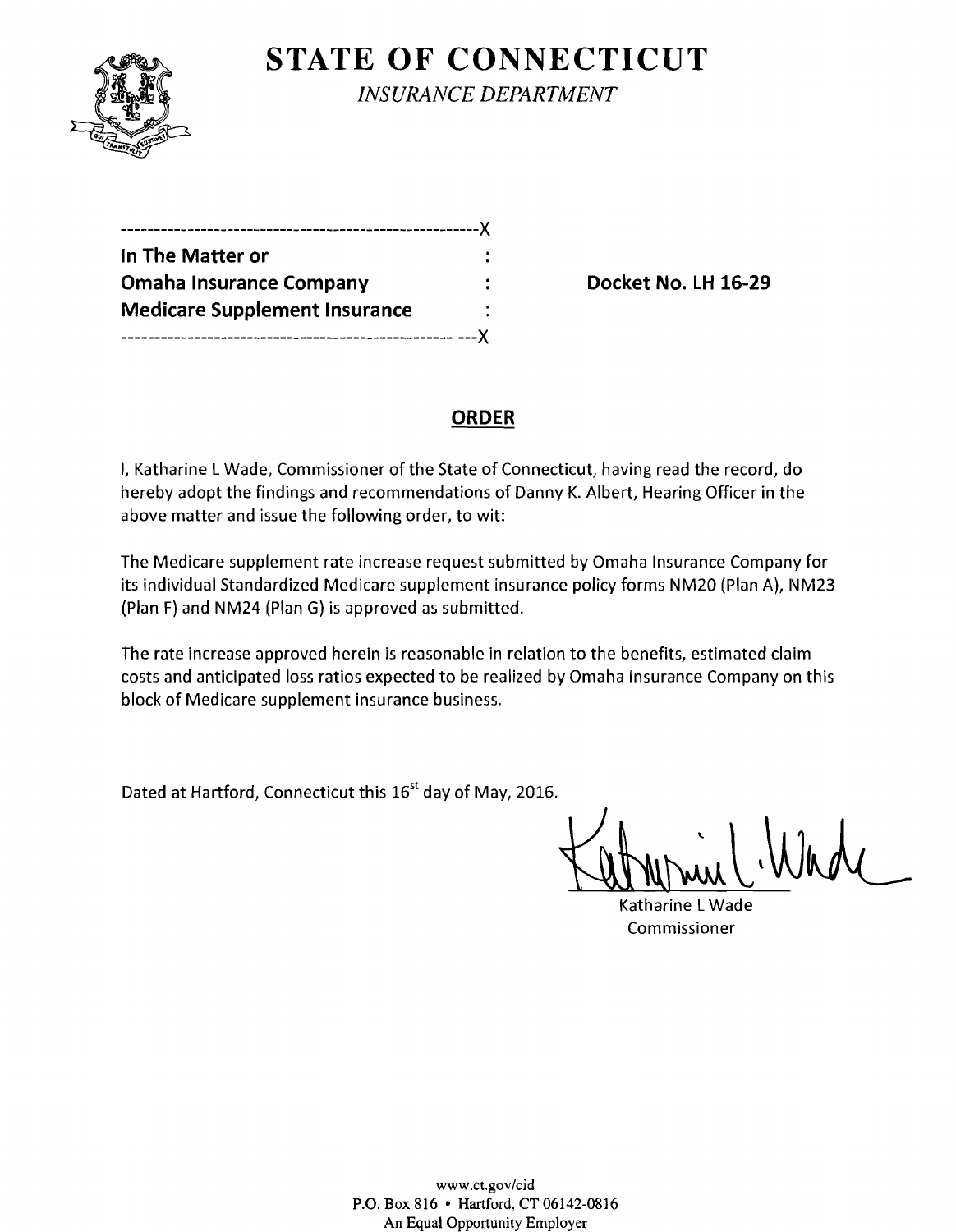

**STATE OF CONNECTICUT** *INSURANCE DEPARTMENT* 

| --------------------------------    |  |
|-------------------------------------|--|
| In The Matter of:                   |  |
| Omaha Insurance Company             |  |
| Medicare Supplement Insurance       |  |
| ----------------------------------X |  |
|                                     |  |

Docket No. LH 16-29

## **PROPOSED FINAL DECISION**

### 1. INTRODUCTION

The Insurance Commissioner of the State of Connecticut is empowered to review rates charged for individual and group Medicare supplement policies sold to any resident of this State who is eligible for Medicare. The source for this regulatory authority is contained in Chapter 700c and Section 38a-495a of the Connecticut General Statutes.

After due notice a hearing was held at the Insurance Department in Hartford on April 21, 2016, to consider whether or not the rate increase requested by Omaha Insurance Company on its individual Standardized Medicare supplement insurance business should be approved.

No members from the general public attended the hearing.

No company representatives from Omaha Insurance Company attended the hearing.

The hearing was conducted in accordance with the requirements of Section 38a-474, Connecticut General Statutes, the Uniform Administrative Procedures Act, Chapter 54 of the Connecticut General Statutes, and the Insurance Department Rules of Practice, Section 38a-8-1 et seq. of the Regulations of Connecticut State Agencies.

A Medicare supplement (or Medigap) policy is a private health insurance policy sold on an individual or group basis that provides benefits that are in addition to the benefits provided by Medicare. For many years Medicare supplement policies have been highly regulated under both state and federal law to protect the interests of persons eligible for Medicare who depend on these policies to provide additional coverage for the costs of health care.

> 1 www.ct.gov/cid P.O. Box 816 • Hartford, CT 06142-0816 An Equal Opportunity Employer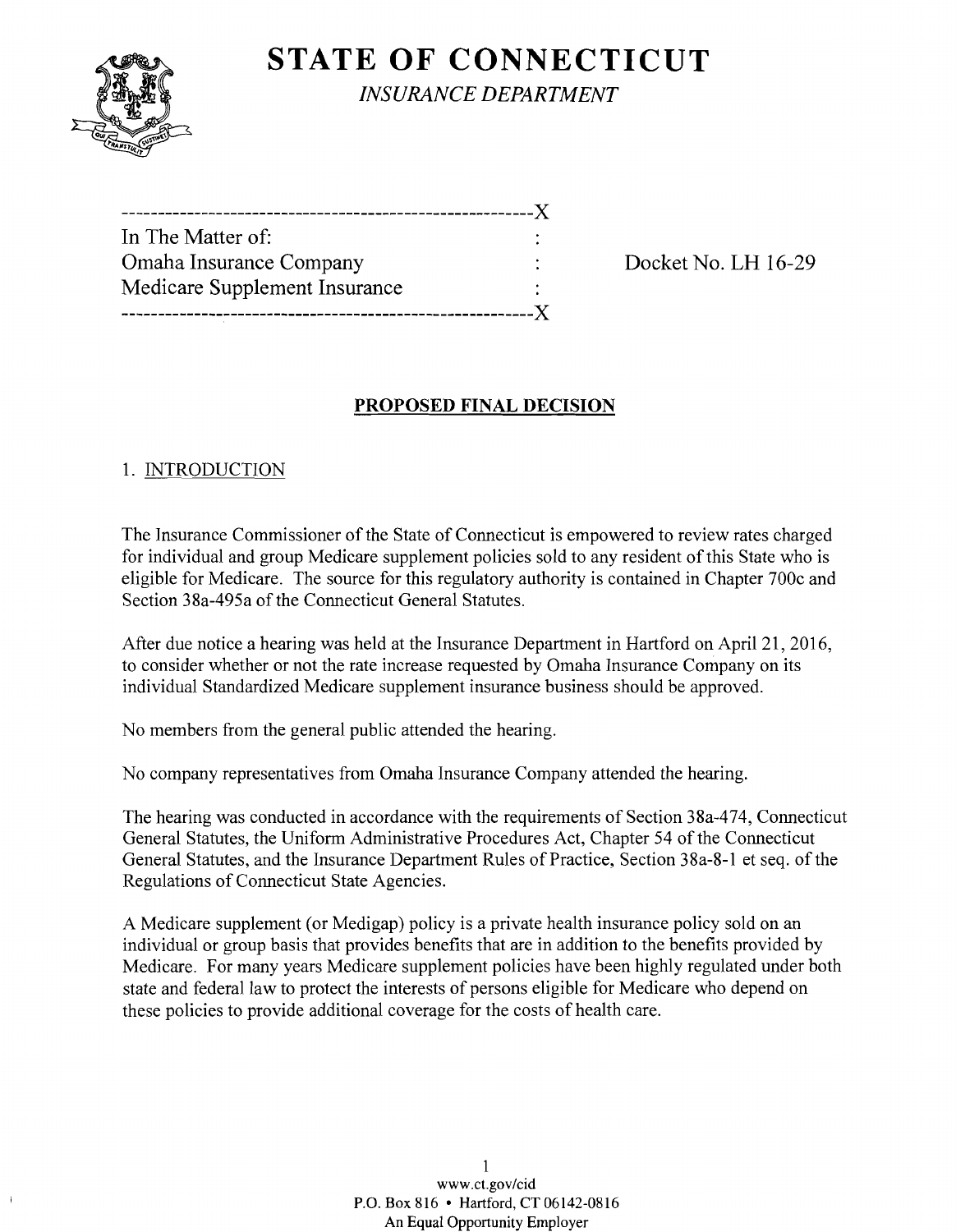Effective December 1, 2005, Connecticut amended its program of standardized Medicare supplement policies in accordance with Section 38a-495a of the Connecticut General Statutes and Sections 38a-495a-1 through 38a-495a-21 of the Regulations of Connecticut Agencies. This program, which conforms to federal requirements, provides that all insurers offering Medicare supplement policies for sale in the state must offer a basic "core" package of benefits known as Plan A. Insurers may also offer anyone or more of eleven other plans (Plans B through N). No other Medicare supplement policies may be sold in Connecticut.

Effective January 1,2006, in accordance with Section 38a-495c of the Connecticut General Statutes (as amended by Public Act 05-20) premiums for all Medicare supplement policies in the state must use community rating. Rates for Plans A through N must be computed without regard to age, gender, previous claims history or the medical condition of any person covered by a Medicare supplement policy or certificate.

The statute provides that coverage under plans A through N may not be denied on the basis of age, gender, previous claims history of the medical condition of any covered person. Insurers may exclude benefits for losses incurred within six months from the effective date of coverage based on a pre-existing condition.

Effective October 1, 1998, carriers that offer  $Plan(s)$  B and/or C in the Connecticut insurance marketplace must also make the plans (in addition to Plan A) available to persons eligible for Medicare by reason of disability.

Insurers must also make the necessary arrangements to receive notice of all claims paid by Medicare for their insureds, so that supplemental benefits can be computed and paid without requiring insureds to file claim forms for such benefits. This process of direct notice and automatic claims payment is commonly referred to as "piggybacking" or "crossover".

Sections 38a-495 and 38a-522 of the Connecticut General Statutes, and Section 38a-495a-10 of the Regulations of Connecticut Agencies, state that individual and group Medicare supplement policies must have anticipated loss ratios of 65% and 75%, respectively. Pursuant to Sections 38a-495-7 and 38a-495a-10, of the Regulations of Connecticut Agencies, filings for rate increases must demonstrate that actual and expected losses in relation to premiums meet these standards. Additionally, the anticipated loss ratios for the entire future period for which the requested premiums are calculated to provide coverage, must be expected to equal or exceed the appropriate loss ratio standard.

Section 38a-473 of the Connecticut General Statutes provides that no insurer may incorporate in its rates for Medicare supplement policies factors for expenses that exceed 150% of the average expense ratio for that insurer's entire written premium for all lines of health insurance for the previous calendar year.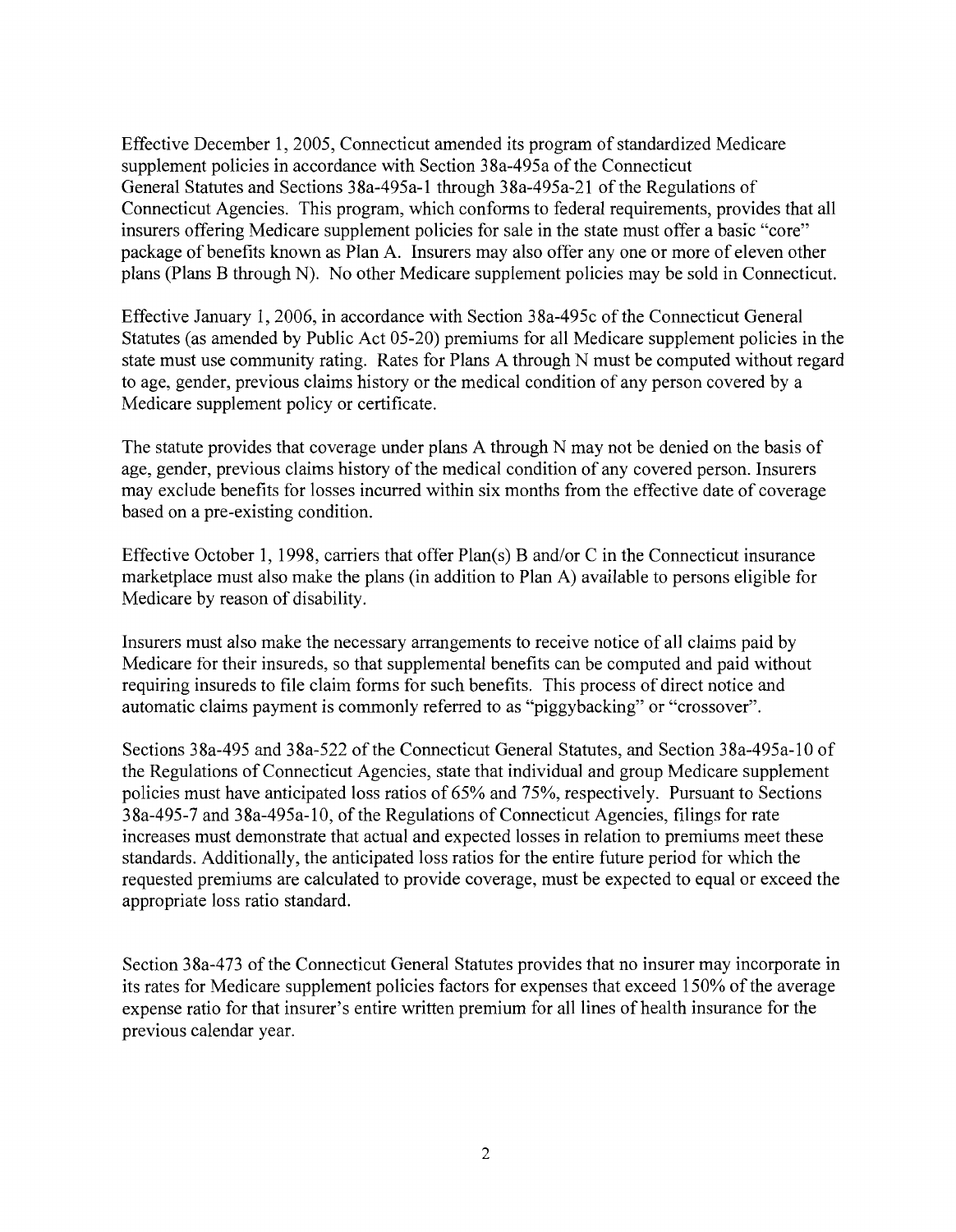### II. **FINDING OF FACT**

After reviewing the exhibits entered into the record ofthis proceeding, and utilizing the experience, technical competence and specialized knowledge of the Insurance Department, the undersigned makes the following findings of fact:

- 1. Omaha Insurance Company has requested the approval of a 12.0% rate increase for standardized Plans A, F and G.
- 2. The following are estimated  $9/30/2015$  in-force counts in Connecticut and on a nationwide basis:

| Plan  | Connecticut | Nationwide |
|-------|-------------|------------|
|       |             | 603        |
| F     | 116         | 83,548     |
| G     | 207         | 150,425    |
| Total | 327         | 234,576    |

- 3. The most recent rate increase approved was 9.0% for all three plans, effective 7/1/2015.
- 4. The policy forms included in this filing are issued via both agent solicitation and direct response.
- 5. There is no pre-existing condition exclusion clause on these plans.
- 6. Omaha Insurance Company certified that their expense factors are in compliance with section 38a-473, C.G.S.
- 7. Omaha Insurance Company has conformed to subsection (e) of section 38a-495c, C.G.S. regarding the automatic processing of Part A and B claims.
- 8. The proposed rates are designed to satisfy the Connecticut regulatory loss ratio of 65%.
- 9. Below are the estimated loss ratios in Connecticut for 2014, 2015 and from inception-to-date:

| Plan  | 2014   | 2015   | Inception-to-date |
|-------|--------|--------|-------------------|
| A     | 151.1% | 145.4% | 136.3%            |
| F     | 104.0% | 70.5%  | 96.9%             |
| G     | 88.4%  | 69.6%  | 77.0%             |
| Total | 96.9%  | 71.4%  | 87.0%             |

11. Below are the estimated loss ratios on a nationwide basis for 2014,2015 and from inception-to-date:

| Plan | 2014   | 2015      | Inception-to-date |
|------|--------|-----------|-------------------|
| А    | 105.3% | $105.7\%$ | 115.9%            |
| F    | 78.3%  | 84.6%     | 81.5%             |
| G    | 70.5%  | 79.7%     | 75.6%             |